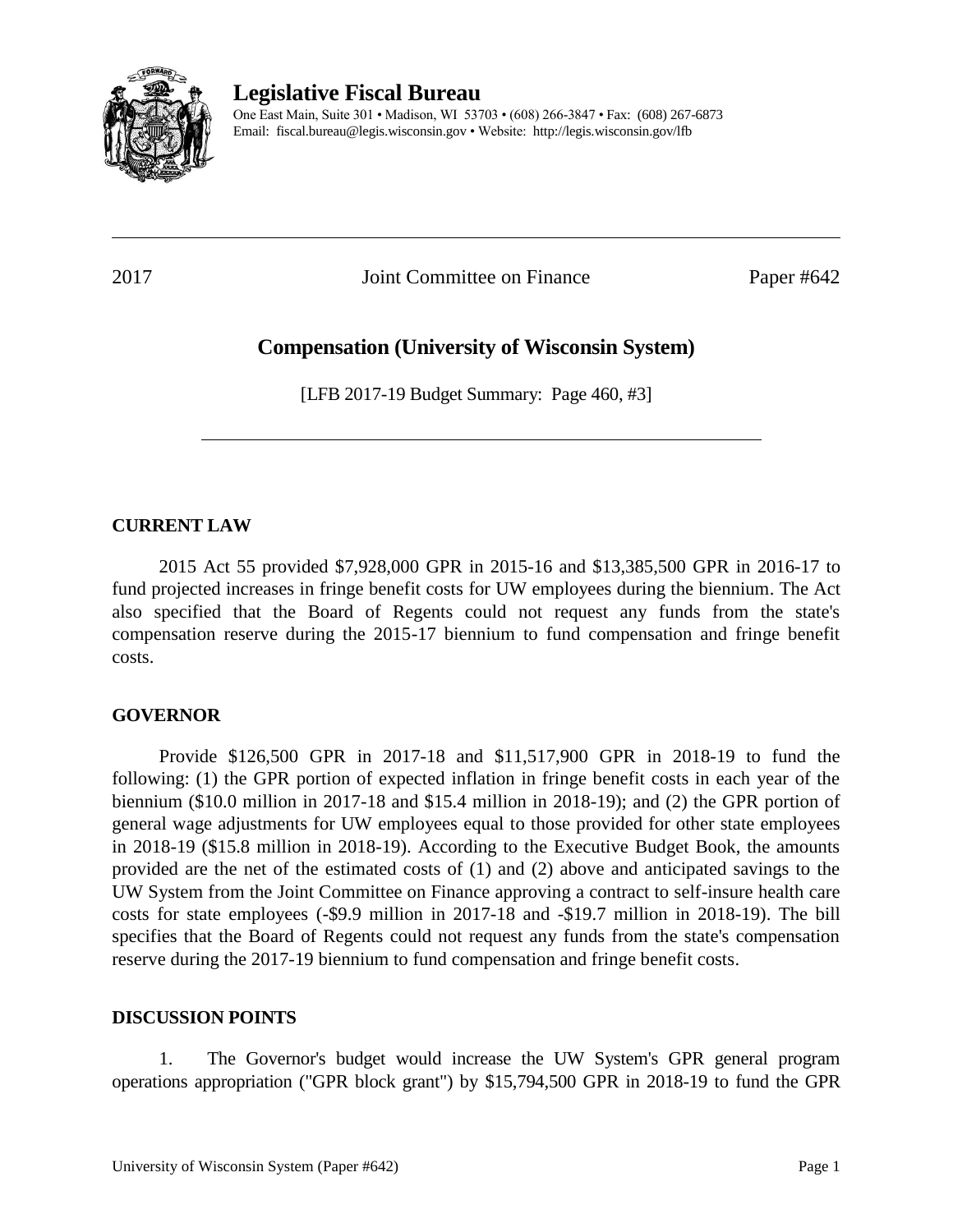portion of a 2% increase in the salaries of all UW employees on September 30, 2018, and an additional 2% increase in the salaries of all UW employees on May 26, 2019. Under a separate provision, the Governor's budget would provide \$15,431,200 GPR in the compensation reserve in 2018-19 to fund 2% salary increases for all other state employees on September 30, 2018, and May 26, 2019.

2. The Department of Administration (DOA) estimated the cost of providing salary increases for all UW employees using the UW System's October, 2014, payroll. Based on additional payroll data provided by the UW System, it is estimated that the GPR portion of the cost of providing 2% salary increases to all UW employees on September 30, 2018, and May 26, 2019, would be \$15,538,800 in 2018-19, or \$255,700 less than the amount provided for this purpose under the Governor's budget. The Committee could reduce the amount provided for this purpose by \$255,700 GPR in 2018-19 and still fund the GPR portion of the salary increases proposed by the Governor.

3. Most of the UW System's GPR positions are funded with a combination of state GPR and tuition revenues. Historically, when the Legislature has approved salary increases for the UW System, GPR funding has been provided through the state's compensation reserves to fund the GPR portion of the salary increases and the Board of Regents has increased tuition rates to generate the tuition portion of the salary increases. Based on payroll data provided by the UW System, it is estimated that providing 2% salary increases to GPR-funded UW employees on September 30, 2018, and May 26, 2019, would cost \$21,982,900 in 2018-19. As the Governor's budget would provide \$15,794,500 GPR in 2018-19, the Board of Regents would be responsible for funding the remaining \$6,188,400.

4. During its executive session on May 25, 2017, the Joint Committee on Finance adopted a motion that would continue the freeze on resident undergraduate tuition in 2017-18 and 2018-19. As resident undergraduate tuition will be frozen in 2018-19, the UW System would not be able to generate the additional tuition revenue necessary to fund the proposed salary increases. As an alternative, the Committee could provide an additional \$6,188,900 through the UW System's GPR block grant to fund the tuition portion of the proposed salary increases. (It is estimated that a 0.8% increase in base tuition charged to all students in 2018-19 would have generated the additional tuition revenue required to fund these costs.)

5. Under the Governor's proposal, salary increases for UW employees would take effect on September 30, 2018, and May 26, 2019. Because the salary increases would be implemented part way through the state's fiscal year, the full cost of the proposed salary increases would not be incurred until the 2019-20 fiscal year. While the bill provides \$15,794,500 GPR in 2018-19 to fund the GPR portion of the proposed salary increases in that year, the total cost of the GPR portion of those salary increases would be \$37,476,600 in 2019-20. It is anticipated that the UW System will request the difference between the GPR amount provided for the salary increases in 2018-19 and the full, annualized GPR cost of the salary increases (\$21,682,100) as part of its standard budget adjustments in the 2019-21 biennial budget.

6. In December, 2016, the Board of Regents approved a pay plan request for all UW employees, including UW-Madison employees, of 2% in 2017-18 and 2% in 2018-19. The Regents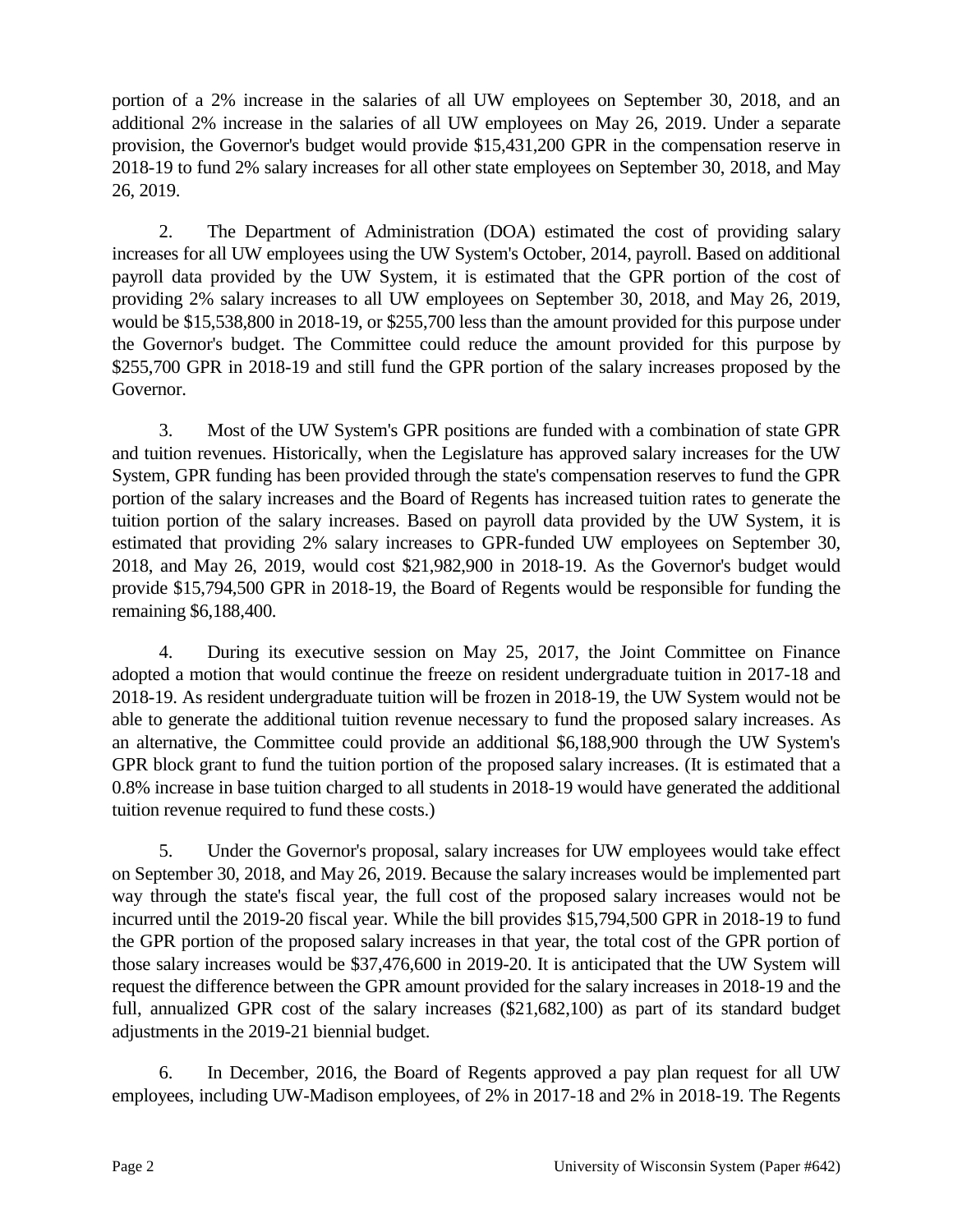requested that these increases be fully funded through the state's compensation reserve. The Regents' request did not specify whether the requested increases would be distributed on an acrossthe-board basis or through some alternate method. At the time, it was estimated that these salary and variable fringe benefit increases could cost approximately \$78 million GPR over the biennium (\$26 million in 2017-18 and \$52 million in 2018-19).

7. The Regents supported their request with data from the College and University Professionals Association for Human Resources. That data showed that salary increases for employees at public colleges and universities averaged 2% in each year from 2011-12 to 2015-16. In total, average salaries at public institutions increased by 10.4% over that time period. By comparison, JCOER approved 1% salary increases for all state workers in 2013-14 and 2014-15 and no increases during the 2011-13 or 2015-17 biennia.

8. The Board of Regents has the authority to adjust employee salaries outside of the approved pay plan to correct salary inequities, fund job reclassifications or promotions, recognize competitive factors and, beginning in the current biennium, to recognize merit. These salary adjustments must be funded by the institutions using their base resources. According to reports provided to the Regents, salary adjustments provided for reasons other than promotions, title changes, and changes in duties, totaled 0.5% of base payroll in 2011-12, 1.2% of base payroll in 2012-13, 1.8% in 2013-14, 0.9% in 2014-15, and 0.9% in 2015-16. When these increases are considered, average salaries at UW institutions increased by 7.5% from 2011-12 to 2015-16, compared to 10.4% for employees at all public institutions over the same time period, and salaries increased by an average of 1.5% annually compared to 2% at all public institutions. It should be noted that only a fraction of UW employees receive base salary adjustments in any year. Excluding salary increases for promotions, title changes, and changes in duty, 18.5% of UW employees received a base salary adjustment in 2015-16. As these base adjustments must be funded through institutional reallocations, the percentage of employees who receive base adjustments and the amount of those adjustments vary significantly by institution. By contrast, the pay plan approved by JCOER provides additional funding for salaries to all UW institutions.

9. The Board of Regents has consistently identified faculty compensation as a key concern. UW leaders have indicated that the comparatively low salaries offered by UW institutions can make recruitment and retention of faculty difficult, especially for those in high-demand fields. The table below shows the difference between average UW faculty salaries and faculty salaries at peer institutions in 2014-15. This data was included in the materials provided to the Regents when they considered the resolution related to their pay plan recommendation.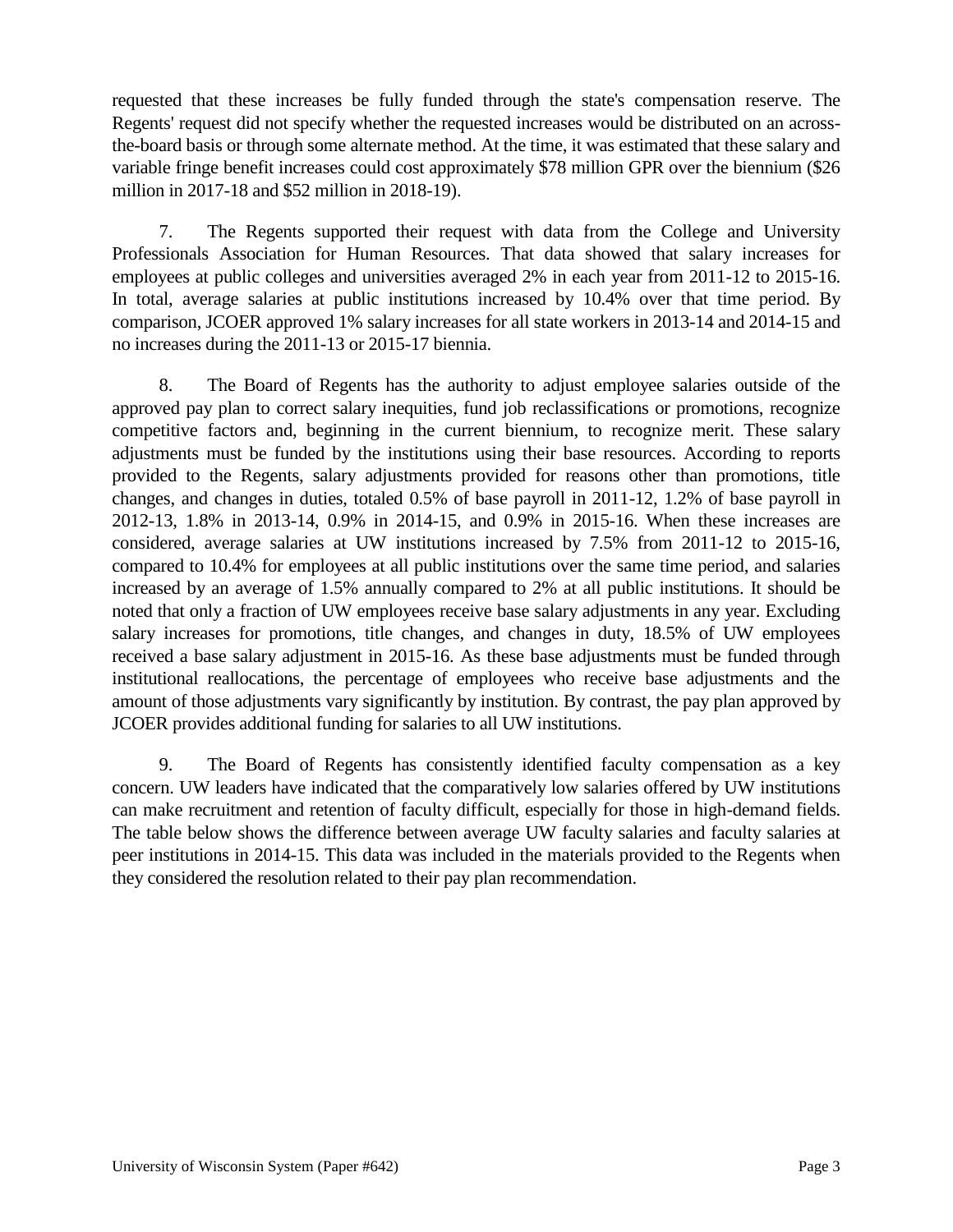|                     | Adjusted for          |            |
|---------------------|-----------------------|------------|
|                     | <b>Cost of Living</b> | Unadjusted |
| Madison             | $-18.3%$              | $-8.4%$    |
| Milwaukee           | $-10.2$               | $-11.4$    |
| Comprehensives      | $-20.8$               | $-16.2$    |
| <b>UW Colleges</b>  | $-18.3$               | $-8.4$     |
| <b>UW-Extension</b> | $-27.9$               | $-10.4$    |

#### **Difference Between Average UW Faculty Salaries and Faculty Salaries at Peer Institutions, 2014-15**

Source: UW Board of Regents materials, December, 2016.

10. In addition to the funding provided for the proposed salary increases for all UW employees, the Committee could provide additional funding to address faculty salary issues. It is estimated that a 1% increase in GPR-funded faculty salaries, beginning on July 1, 2018, would cost \$5.2 million GPR in 2018-19 if fully funded with state GPR.

11. Under the bill, funding for the GPR portion of the proposed salary increases would be provided through the UW System's GPR block grant. Consistent with this, the bill would prohibit the UW System from requesting any funds from the state's compensation reserve during the 2017- 19 biennium to fund compensation and fringe benefit costs. However, the UW System's pay plan would still be subject to approval by the Joint Committee on Employment Relations (JCOER) and the Governor. As an alternative, the Committee could permit the Board of Regents to approve a pay plan for UW System employees. This pay plan would be funded by the GPR provided by the bill to the fund the GPR portion of the proposed salary increases and any other resources available to the Regents. This change could allow the Regents to address salary issues within the UW System that are different than those experienced by other state agencies. While JCOER approved a separate pay plan for UW faculty and academic staff through the 2013-15 biennium and has approved a separate pay plan for all UW employees beginning in the 2015-17 biennium, the salary increases provided in those pay plans have generally been the same as the salary increases provided for all other state employees.

12. As part of their 2015-17 biennial budget request, the Board of Regents requested that the Board and the UW-Madison Chancellor be granted the authority to approve compensation plans for all UW employees. Under the Regents' proposal, general wage adjustments for UW employees would continue to be funded through the state's compensation plan. The Board did not include a similar request in their 2017-19 biennial budget request.

13. DOA estimates that the GPR portion of fringe benefit costs for UW System employees will increase by \$10.0 million in 2017-18 and by \$15.4 million in 2018-19. These increases are based on estimates of increases in health insurance costs, the amounts required to repay the UW System's portion of pension obligation bonds, the repeal of the tax on health care premiums under the Affordable Care Act, the repeal of a current law that allows the domestic partners of state employees to receive health insurance benefits, the estimated number of UW employees who will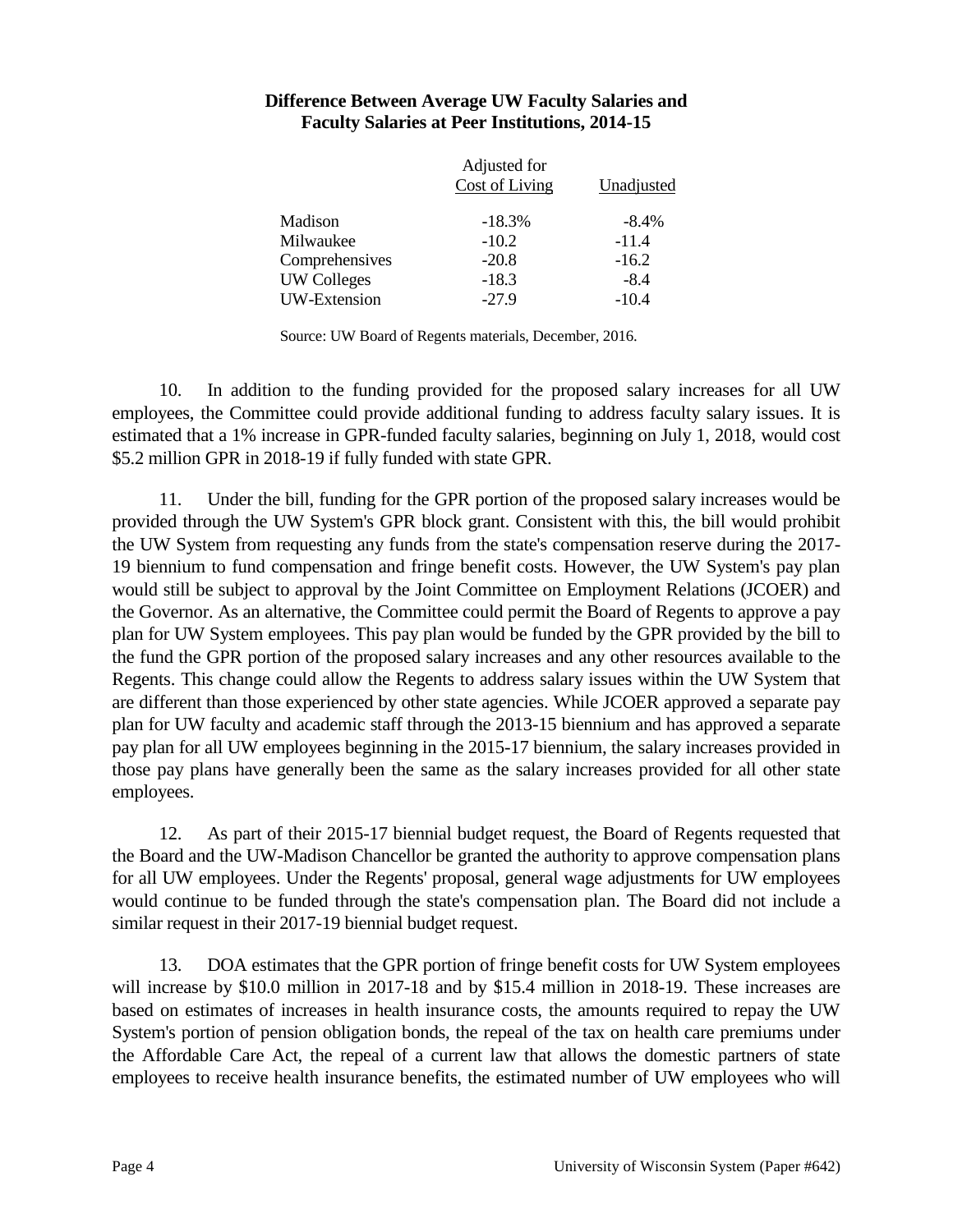opt into a high-deductible health plan, and other factors. DOA further estimates that if the Joint Finance Committee approves a contract to self-insure for state employee health benefits beginning in calendar year 2018, the GPR portion of the UW System's fringe benefit costs would decrease by \$9.9 million in 2017-18 and \$19.7 million in 2018-19. Separate budget papers address the selfinsurance contracts, health insurance inflation, the repeal of the tax on health care premiums under the Affordable Care Act, and the repeal of a current law that allows the domestic partners of state employees to receive health insurance benefits.

14. In fiscal year 2015-16, fringe benefit expenditures for UW System positions funded with state GPR and tuition revenues were \$38.8 million less than initially budgeted. According to UW System staff, these savings were the result of an increase in vacant positions due to the \$125 million GPR base budget reduction in that year and changes in the health insurance program that became effective in January, 2016. These savings were attributable to tuition revenues which had been allocated to fund anticipated increases in fringe benefits costs, not state GPR. These savings were distributed to the institutions based on a number of factors, including the proportion of the savings that were generated by each institution, the difference in average compensation at the institution and at peer institutions, the program revenue balances held by the institution, and the size of the institution. It is estimated that fringe benefit expenditures for UW System positions funded with state GPR and tuition revenues could be \$26 million less than initially budgeted in the current fiscal year. UW System staff have indicated that the majority of these funds will be distributed to the institutions and that a portion of the funding will be retained by UW System Administration to support activities related to the UW System's newly adopted strategic plan, known as 2020FWD.

15. DOA estimated increases in health insurance costs for UW employees, which account for most of the estimated increase in fringe benefit costs, using an estimate of actual health insurance costs for calendar year 2016 which reflect the savings described above. However, if there is concern that fringe benefit costs for UW employees may continue to decrease and that the GPR amount provided in the budget may exceed actual increases in the GPR portion of fringe benefit costs during the 2017-19 biennium, the Committee could transfer funding provided in the UW System's GPR block grant for increases in fringe benefit costs to the state's compensation reserve and permit the Board of Regents to request pay plan supplements during the biennium. Under this alternative, the UW System would receive additional funding in the 2017-18 and 2018-19 fiscal years based on its actual fringe benefit costs, instead of based on DOA's estimates of future costs. In this scenario, if the GPR portion of fringe benefit expenditures were less than estimated, the savings would accrue to the state, not the UW System. Conversely, if the Committee wishes to limit the amount of additional GPR provided for fringe benefit costs for UW System employees, the Committee could approve the Governor's proposal. In this case, the UW System would be responsible for funding any increases in the GPR portion of fringe benefit costs above the amounts estimated by DOA. If actual fringe benefit cost increases are less than estimated, the UW System would retain the additional funding provided.

16. The UW System President has requested that funding for UW compensation and fringe benefit increases be provided through the state's compensation reserve, not through the UW System's GPR general program operations appropriation. Under this alternative, the UW System's GPR general program operations appropriation would be decreased by \$126,500 in 2017-18 and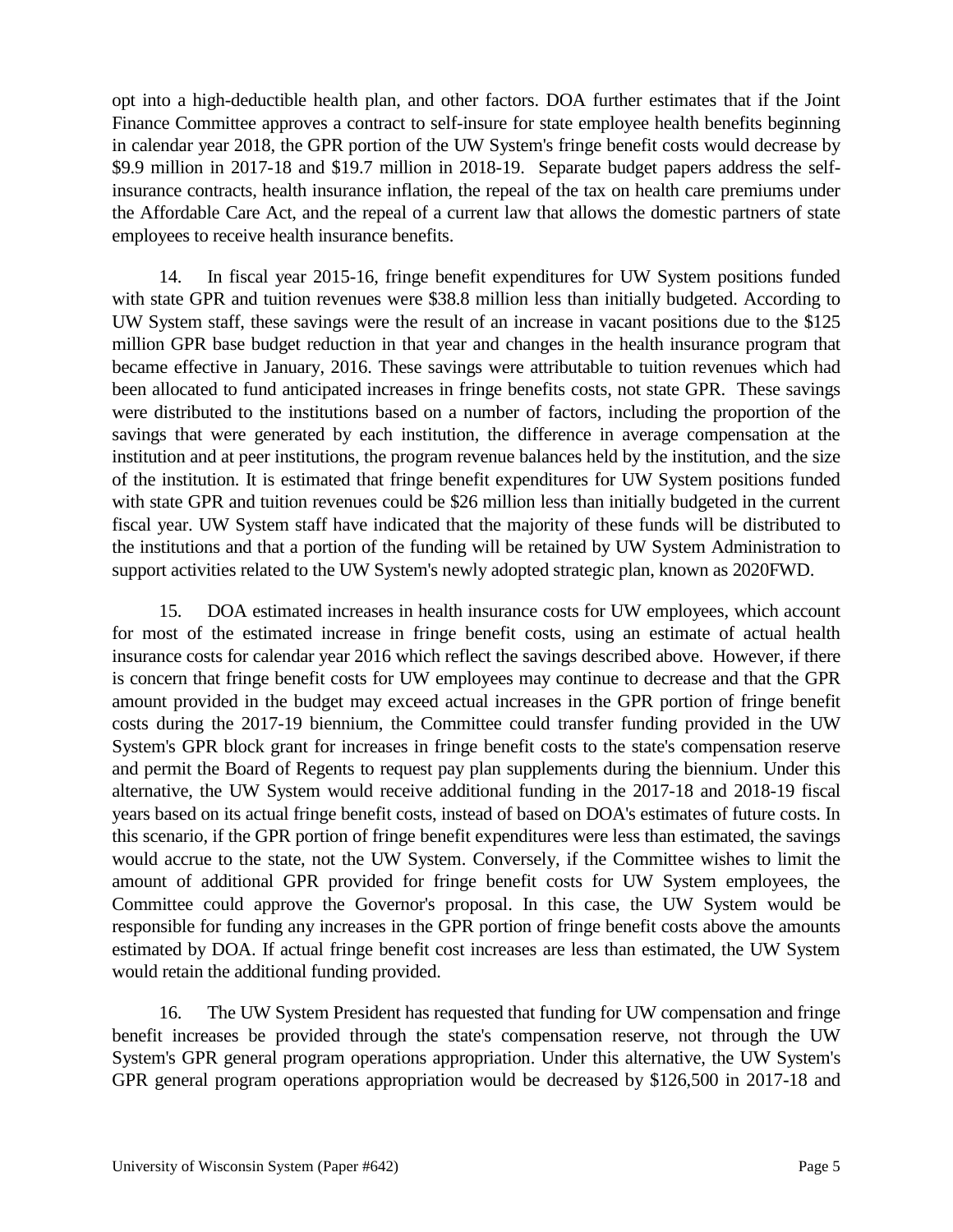\$11,517,900 in 2018-19. The amounts provided in the state's compensation reserve would be determined by decisions made by the Committee regarding self-insurance, reestimates of health insurance inflation, negotiation savings, reestimate savings from the repeal of the tax on health care premiums under the Affordable Care Act, and use of reserve funds (separate paper).

17. As an alternative, the bill could be modified to allow the Board of Regents to continue to request funding for fringe benefit costs from the compensation reserve while permitting the Regents to approve pay plans for UW employees, which would be funded with moneys provided through the UW System's general program operations appropriation and other available resources. Under this alternative, funding provided to the UW System for estimated increases in fringe benefit costs could be transferred to the compensation reserve. The bill provides \$126,500 GPR in 2017-18 and -\$2,208,400 GPR in 2018-19 to the UW System to fund estimated changes in fringe benefit costs and variable fringe costs associated with the proposed salary increases in 2018-19. These amounts include the increase in fringe benefit costs associated with the proposed salary increases and are net of the estimated savings resulting from the proposed self-insurance contract. The funding provided for the proposed salary increases, less the variable fringe, would remain in the UW System GPR general programs operations and current law would be modified to allow the Board of Regents, instead of JCOER, to approve pay plans for UW employees. This alternative would provide the UW System with full funding of the GPR portion of the proposed salary increases and increase the Regents' authority to determine salary increases for UW employees while also allowing the UW System to access the funding provided for fringe benefit increases for non-UW employees during the 2017-19 biennium. It should be noted that the bill would provide minimal funding for fringe benefit cost increases for non-UW employees if the self-insurance contract were to be approved.

### **ALTERNATIVES**

### **A. Funding for Salary Increases**

1. Approve the Governor's recommendation.

2. Modify the Governor's recommendation to reduce the amount provided for salary increases in 2018-19 by \$255,700 GPR. The total amount that would be provided for salary increases in 2018-19 would be \$15,538,800 GPR, which is the estimated amount of funding required to fund the GPR portion of the proposed increase based on the UW System's October, 2016, payroll base.

| ALT <sub>A2</sub> | <b>Change to</b>          |      |
|-------------------|---------------------------|------|
|                   | <b>Base</b>               | Rill |
| <b>GPR</b>        | $$15,538,800$ - \$255,700 |      |

3. Modify the Governor's recommendation to provide an additional \$6,188,400 in 2018- 19 to fund the tuition portion of the proposed salary increases. (This amount is net of the reestimate in Alternative 2.) This would be consistent if resident undergraduate tuition is frozen in the 2018-19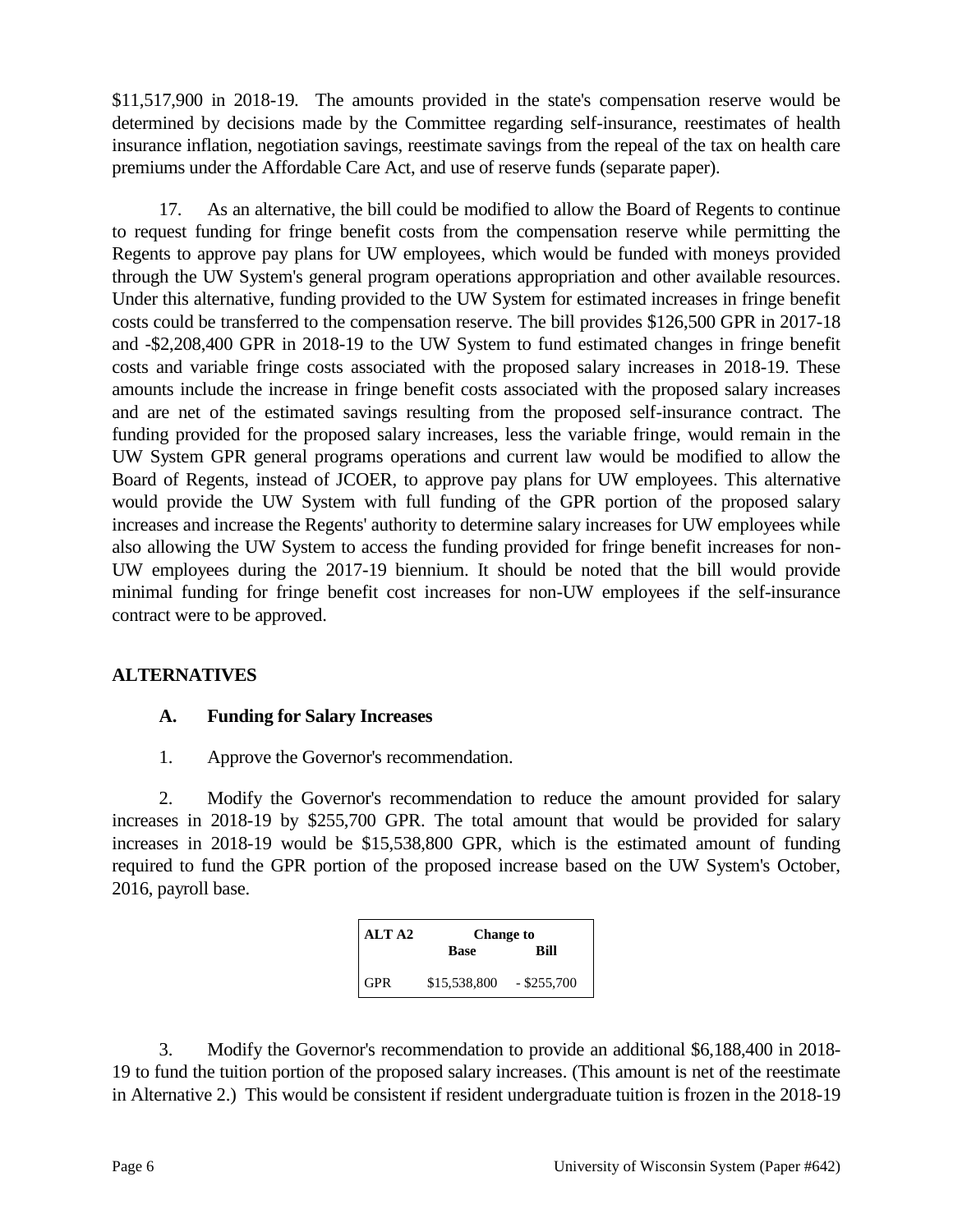year. (This amount could be reduced by \$3,032,500 if the self-insurance contract is approved.)

| ALT A3     | <b>Change to</b> |             |
|------------|------------------|-------------|
|            | <b>Base</b>      | Rill        |
| <b>GPR</b> | \$6,188,400      | \$6,188,400 |

4. Modify the Governor's recommendation to provide \$25,815,000 GPR in 2017-18 and \$36,779,900 GPR in 2018-19 to fully fund 2% salary increases for UW employees in the beginning of the 2017-18 and 2018-19 fiscal years. This alternative is consistent with the pay plan recommendations approved by the Regents in December, 2016.

| ALT A4     | <b>Change to</b> |                           |
|------------|------------------|---------------------------|
|            | Base             | Rill                      |
| <b>GPR</b> |                  | \$78,389,400 \$62,594,900 |

5. In addition to Alternatives 1, 2, or 3, provide additional funding to the UW System in 2018-19 to address faculty salary issues. Provide an amount equal to:

a. 1% of GPR/fees faculty salaries, beginning on July 1, 2018.

| ALT A5a | <b>Change to</b> |             |
|---------|------------------|-------------|
|         | <b>Base</b>      | Rill        |
| GPR     | \$5,172,600      | \$5,172,600 |

b. 2% of GPR/fees faculty salaries, beginning on July 1, 2018.

| ALT A5b    | <b>Change to</b>          |             |
|------------|---------------------------|-------------|
|            | <b>Base</b>               | <b>Bill</b> |
| <b>GPR</b> | \$10,345,200 \$10,345,200 |             |

c. 3% of GPR/fees faculty salaries, beginning on July 1, 2018.

| ALT A5c    | <b>Change to</b>          |      |
|------------|---------------------------|------|
|            | <b>Base</b>               | Rill |
| <b>GPR</b> | \$15,517,800 \$15,517,800 |      |

6. Delete provision.